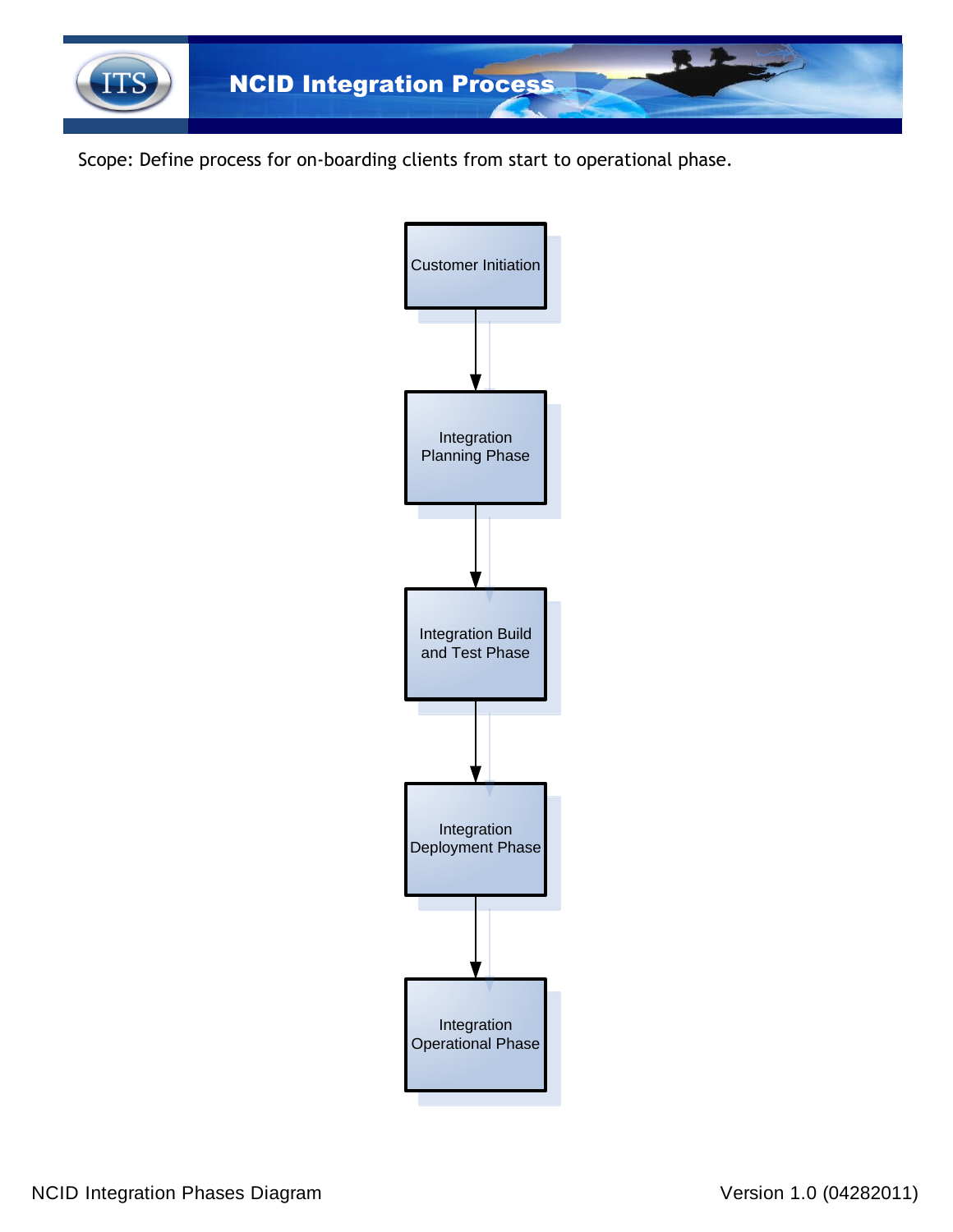<span id="page-1-0"></span>

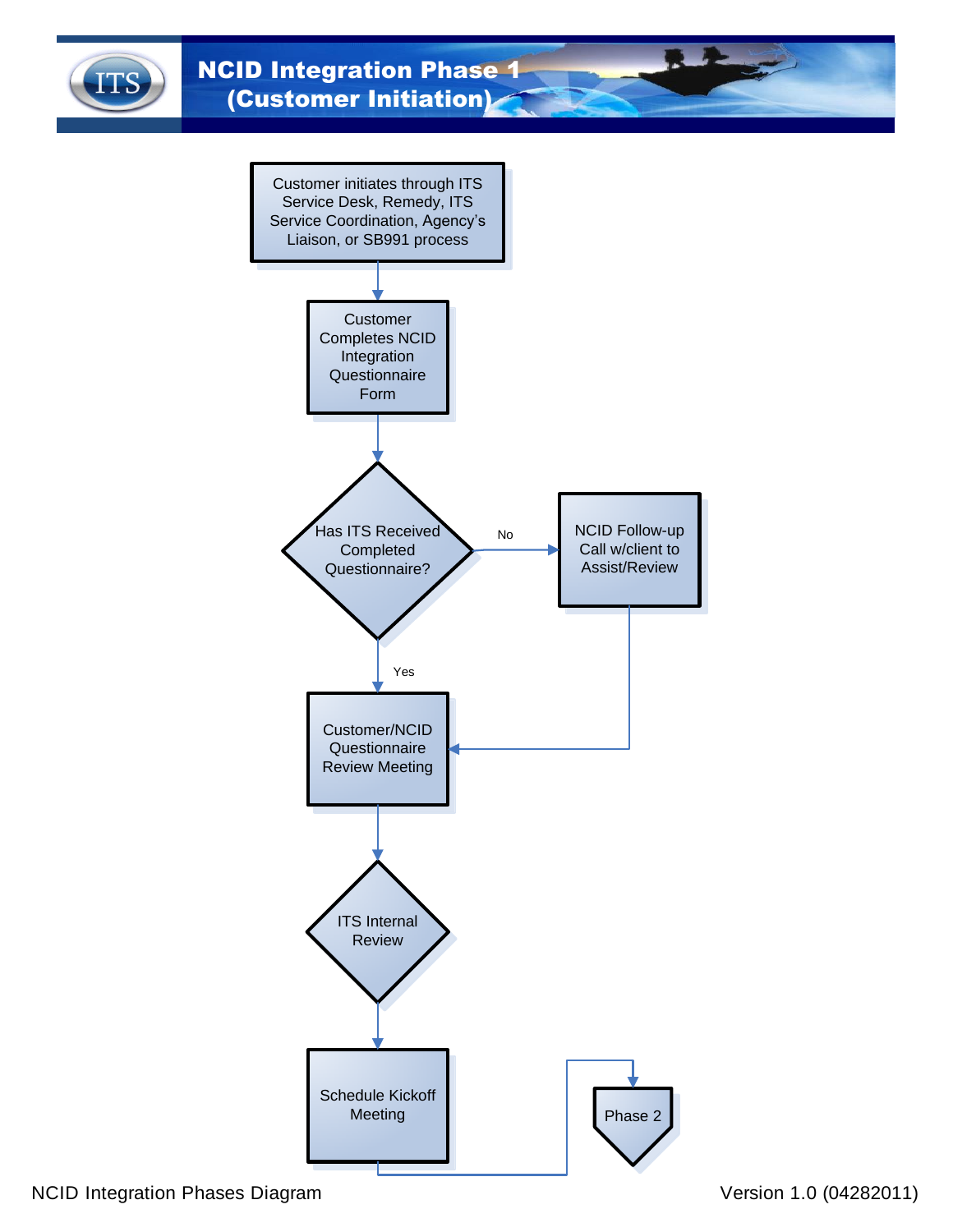<span id="page-2-0"></span>**AUTHORY ANGID Integration Phase 2** (Planning)

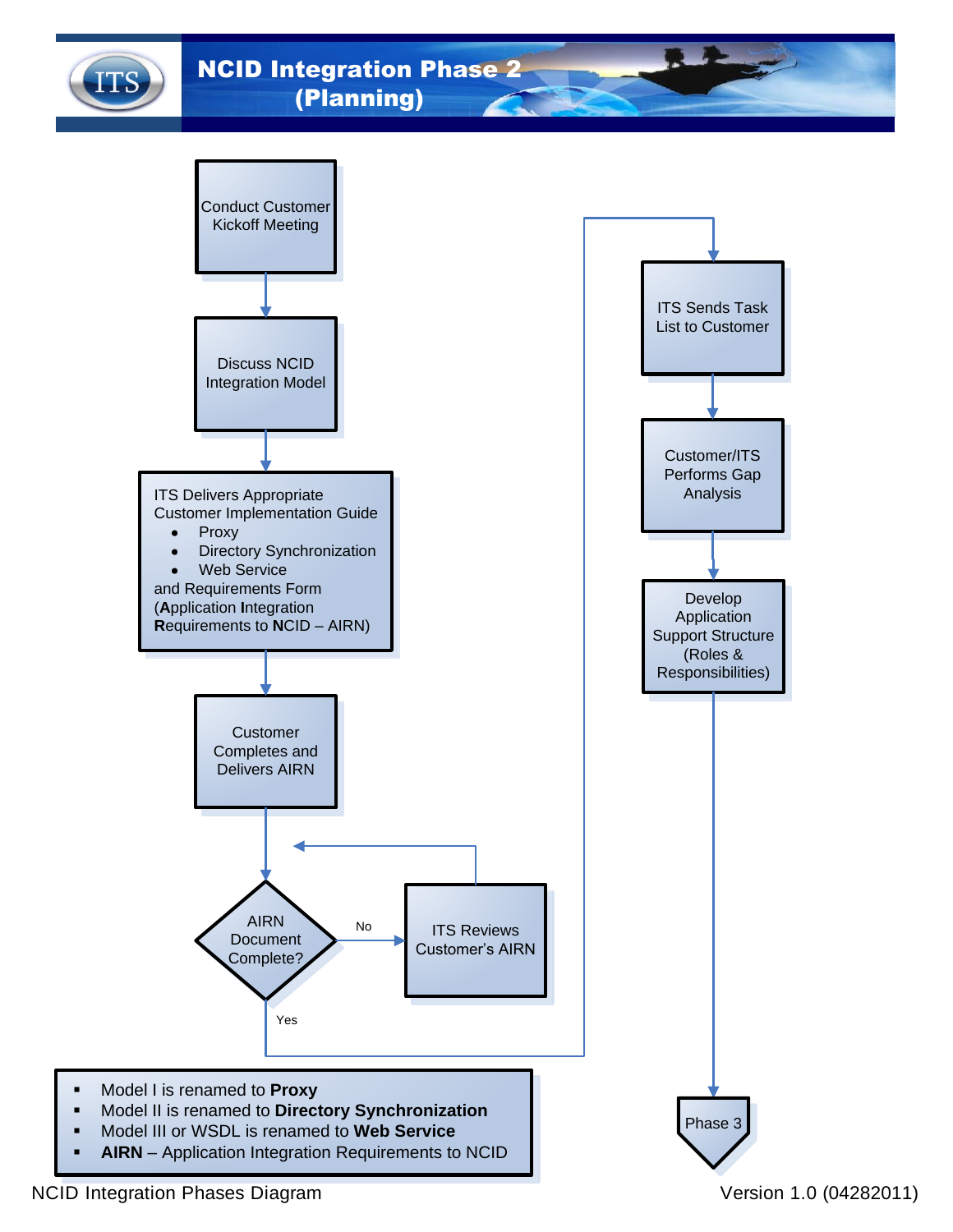<span id="page-3-0"></span>

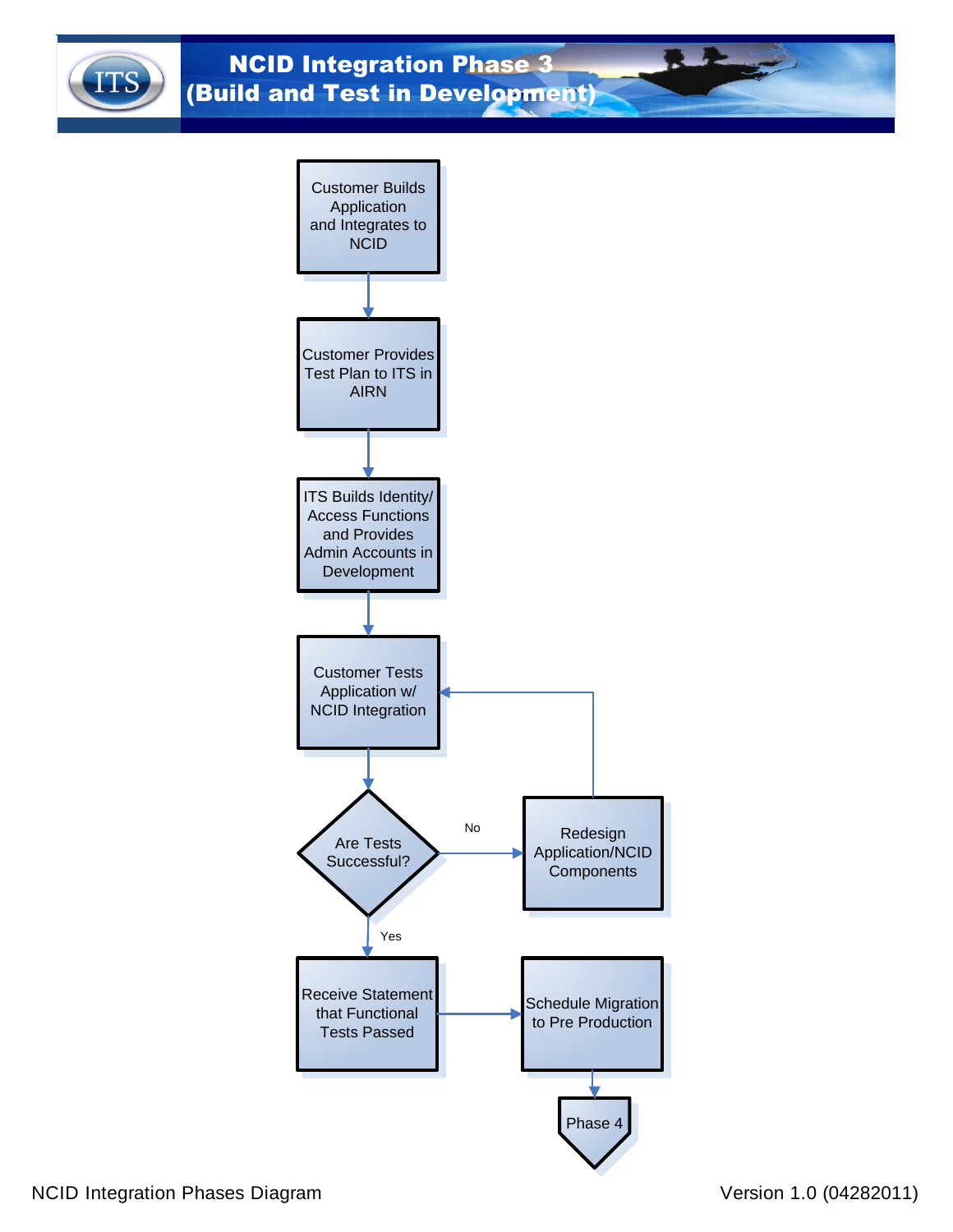<span id="page-4-0"></span>**ANGID Integration Phase 4** (Deploy)